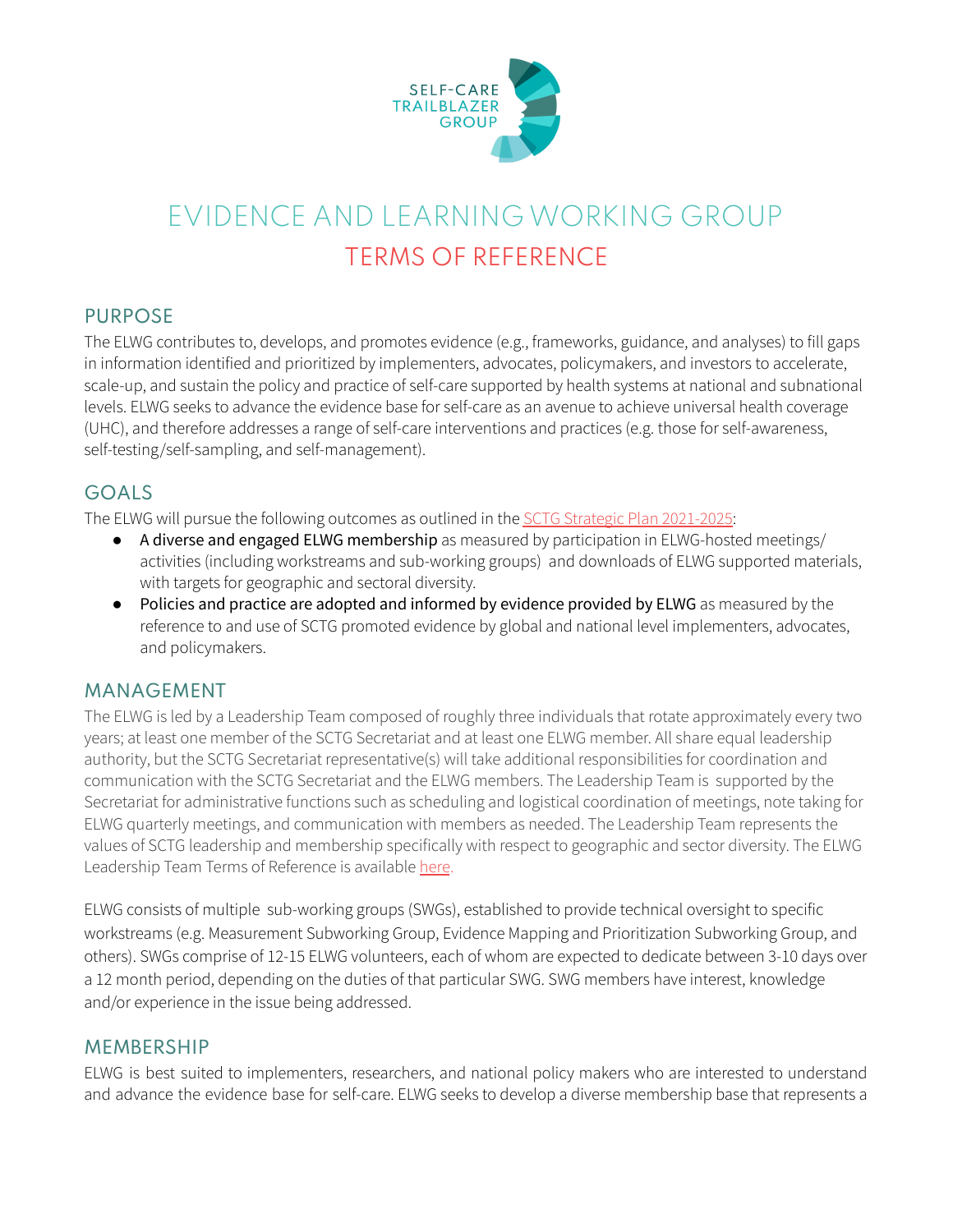range of health areas (including sexual and reproductive health, maternal and newborn health, and others); draws on the universal health coverage, health financing, primary health care, and gender equity groups; and has equal representation from the Global South and Global North. All ELWG members must be a member of the SCTG. ELWG membership is on a voluntary basis.

## **MEETINGS**

- Quarterly ELWG Meetings (March, June, September, and mid December or early January) take place on the last Thursday of each quarter, with the exception of the December meeting, which takes place in the middle of the month or early January to avoid the end of year holiday season.
- Meetings are typically 90 minutes long with three main components:
	- **Technical deep dive:** which usually launches a new workstream or shares final results of a completed workstream (40 min)
	- **ELWG workstream updates:** top line updates on select ELWG workstreams (20 min)
	- **Partner updates:** capped at 3 and prioritizing those that are applying ELWG frameworks/tools (20 min)
- $\bullet$  Invitations are sent ~4 weeks prior to the meeting
- In between meetings, members are encouraged to communicate using the ELWG listserv [\(evidence@selfcaretrailblazers.org\)](mailto:evidence@selfcaretrailblazers.org) and on [Slack.](https://join.slack.com/t/sctgmemberportal/shared_invite/zt-osf12ksj-OVpFlNPd0S7a~q54GeIXSg)

# CONTEXT

The ELWG reports to and will bring forward recommendations to the SCTG Coalition Steering Committee. The ELWG works in close collaboration with other groups/initiatives related to the SCTG, specifically:

- **National Self-Care TWG/Advocacy Networks**: Representatives of national self-care TWGs/advocacy networks are represented in ELWG to ensure ELWG workstream meets national priorities and that national stakeholders apply the tools or guidance developed by ELWG.
- **Country Advocacy Working Group:** led by WRA, the CAWG grows and provides a community of and for individuals and organizations who are working, or interested in working, to advance self-care through policy, programmatic and public advocacy at national and subnational levels. This forum can be used to present ELWG-developed frameworks and tools to national self-care advocates and implementers to ensure they are used and applied.
- **Global Advocacy & Communications Working Group**: led by PSI, the GACWG leads a coordinated advocacy, outreach, and communications effort at the global and regional levels to support a joint advocacy strategy for the introduction and scale-up of self-care interventions with health systems support. This forum can be used to promote ELWG-developed frameworks and tools.
- **Learning Lab**: provides opportunities for members to learn across the self-care evidence, advocacy, and implementation spectrum. ELWG will contribute to the annual *Self-Care Learning and Discovery Series (SCLADS)* and the annual state of self-care report and other Learning Lab activities to be determined.
- **SCTG Secretariat**: provides administrative and logistical support for ELWG meetings.